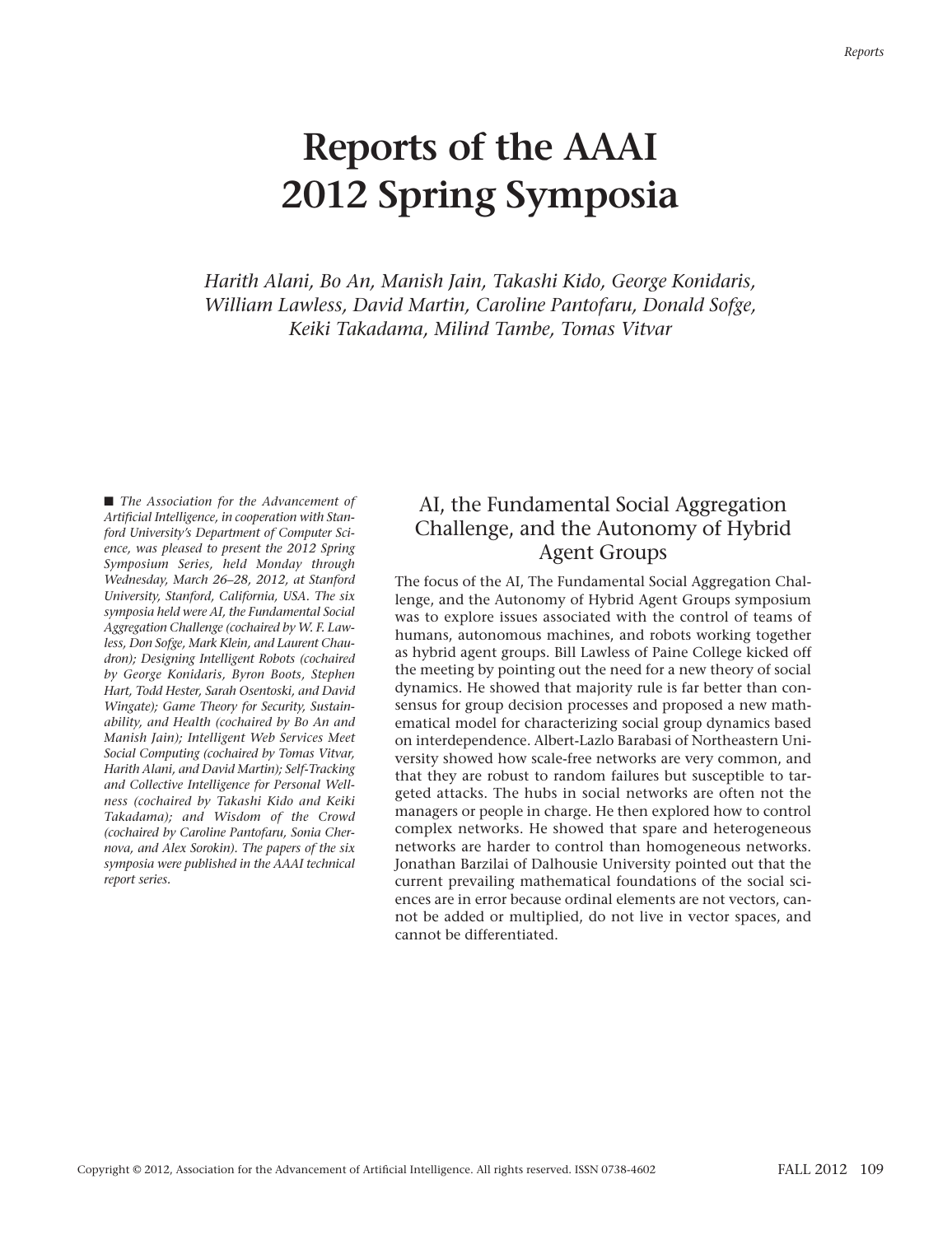Volkan Isler from the University of Minnesota discussed the carp threat in lakes in Minnesota and described efforts using a team of robots to track them. Tracking is used to understand the behavior of the fish to assist in efforts to harvest them using fishing nets.

Shu-Heng Chen of the National Chengchi University, Taiwan, addressed the question of whether we need smart agents at all for group decision making. The prevailing theory is that marginal traders are the key to making the prediction market work. Chen's work shows that the power of the prediction markets depends on the participation of good (intelligent) predictors.

William Griffin of Arizona State University described the social dynamics of pairs, such as married couples and divorced couples. He concluded that in such relationships history matters, fidelity cannot be assumed, and latent structures modify group processes. Milind Tambe of the University of Southern California described the application of game theory to challenges in security, including searching for terrorists at LAX and scheduling checkpoints because human schedulers are too predictable. Ramya Pradhan of the University of Central Florida discussed the effects of interagent variation on developing robust and stable teams. She showed how bees regulate nest temperature by fanning and shivering, and offered a method to select agents to join a team to work on a task based on experience.

Ani Hsieh of Drexel University discussed distributed aggregation in the presence of uncertainty, and the design of group behaviors. Ensemble models give us the ability to predict and design agentbased behaviors for teams. She showed how to design controllers that are scalable and robust to noise and uncertainty and that minimize communication. She also showed how to use notch filters to design group behaviors for robots.

Geert-Jan Kruijff of the German Research Center for Artificial Intelligence discussed efforts to model cohesiveness in human-robot teams performing under stress. Trust between the robot and human is key. Lt. Gregory Gibson, USN, discussed efforts using autonomous agent-based systems to counter asymmetric threats from non-state-sponsored terror organizations. A key issue is understanding how humans interact with network information systems, and using this information to predict human behavior. Debra Duong of Agent Based Learning Systems discussed the importance of signs for interactive multiagent systems. She used coevolution to learn the vicious and virtuous cycles of social interactions, and concluded that diversity of behavior is key to flexibility.

Finally, George Alexander from the University of North Carolina Charlotte reiterated Marvin Minsky's observation that to understand something, you need to be able to understand it in several different ways. He discussed mining social media data to generate concept models, and utilizing Minsky's K-line theory to store and reactivate mental states. The symposium concluded with an open discussion on trust in autonomous systems and the various facets of trust between humans and machines.

William Lawless and Donald Sofge acted as cochairs of the symposium. The papers of the symposium were published as AAAI Press Technical Report SS-12-01.

### Designing Intelligent Robots: Reintegrating AI

The Designing Intelligent Robots: Reintegrating AI symposium aimed to bring together a diverse and multidisciplinary group of researchers interested in extending and combining various AI techniques with the goal of developing robots that behave intelligently.

The goal of building intelligent robots has been a motivating problem for generations of AI researchers, going back at least as far as Shakey the robot in 1966. Creating such a robot is both the fully realized expression of the original impulse behind AI and an immensely rich source of research questions that address real-world problems. However, AI is a fragmented field: well developed and largely independent research communities exist for learning, planning, reasoning, language, perception, and control. Since the challenges posed by each of these subfields are immense, most researchers have found it necessary to devote their careers to specializing in a single subfield.

The symposium brought together researchers from a wide variety of specialties, including mechanical design, machine learning, planning, vision, natural language processing, motion planning, and knowledge representation and reasoning. While each attendee has a home community, the attendees' research agendas — and therefore their technical innovations — are driven primarily by the goal of developing intelligent robot systems. This reverses the more common scenario where specialist technical innovation drives the identification of suitable applications within a subfield. The symposium provided a venue where the attendees could share their progress and results, build collaborations across specialist technical areas of expertise, and discuss the unique challenges posed and opportunities presented by their efforts to unify technologies from disparate research communities.

The symposium proved timely as there has been a recent explosion in the number of research projects of this type, partly due to the availability of standardized sophisticated hardware platforms and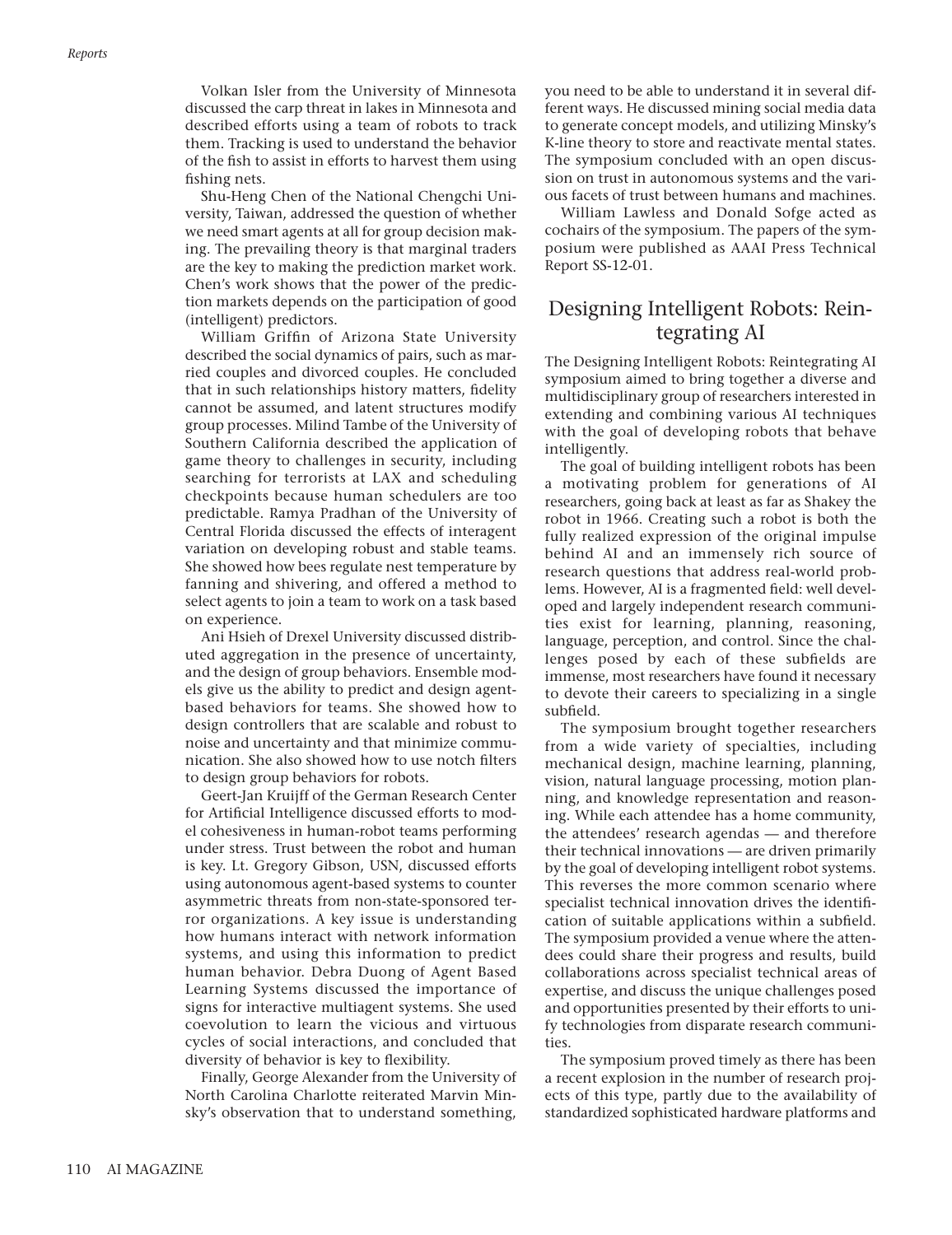software frameworks that lower the bar for entry to the field, facilitate the distribution of source code, and enable reproducibility. The seven invited speakers and 16 accepted papers all presented compelling examples of AI techniques being applied to produce robots displaying complex behavior that would not have been imaginable a mere five years ago. A major goal of the symposium was to take advantage of this momentum to create a significant and permanent presence in AI.

The symposium closed with a discussion about successful strategies for conducting integrative research and for finding appropriate publication venues. The attendees were very enthusiastic about the new Robotics Track at AAAI, and largely agreed that broad AI venues that draw researchers from many different areas are the most appropriate venues for their work.

George Konidaris, Byron Boots, Stephen Hart, Todd Hester, Sarah Osentoski, and David Wingate served as cochairs of this symposium. The papers in the symposium were published as AAAI Press Technical Report SS-12-02.

# Game Theory for Security, Sustainability, and Health

The goal of the Game Theory for Security, Sustainability, and Health AAAI symposium was to discuss challenge issues as well as solution techniques of applying game theory to security, health, and sustainability.

There is a large and growing interest in applying game theory to security, health, and sustainability, which are named as the grand challenges for engineering in the 21st century by the National Academy of Engineering. In fact, the last five years have seen game-theory-based systems developed and applied to real-world domains. For example, software assistants have been developed for randomized patrol planning for the Los Angeles International Airport police, the United States Federal Air Marshal Service, the United States Coast Guard, and the United States Transportation Security Administration. Also game theory has been utilized for decentralized control, operation, and management of future generation of electricity. While there has been significant progress, there still exist many major challenges facing the design of effective approaches to deal with the difficulties in security, health, and sustainability. Addressing these challenges requires collaboration from different communities including artificial intelligence, game theory, operations research, social science, and psychology. This symposium was structured to encourage a lively exchange of ideas among members from these communities. This symposium brought together researchers from these and other communities to foster collaborations, share accomplishments, identify common issues and challenges, and propose directions to move forward.

The symposium featured seven distinguished invited speakers: Andrea Bertozzi (University of California, Los Angeles), Dorit S. Hochbaum (University of California, Berkeley), Sarit Kraus (Bar-Ilan University), Mathew D. McCubbins (University of Southern California), Guillermo Owen (Naval Postgraduate School), Alex Rogers (University of Southampton), and Manuela Veloso (Carnegie Mellon University). These invited speakers have different backgrounds, including AI, game theory, operations research, and psychology.

Fourteen papers were selected to be presented at the symposium and the topics of the presentations include game theory, algorithms for scaling to very large security domains, facing human opponents and intelligent user interfaces, risk analysis, decision making under uncertainty, multiagent simulation, negotiation and recommendation agents for patients, and distributed control in energy systems. There was one panel on fundamental challenges of applying game theory for security, sustainability, and health. The participants discussed the advantages and limitations of game theory. They also discussed three different ways of tackling the research challenges: formal analysis-based approach; data-based approach; and integrating formal analysis with data. Limitations of game theory were also discussed. The final agreement is that it is more promising to build realistic formal models through data analysis.

Bo An and Manish Jain served as cochairs of this symposium. Other organizers included Vincent Conitzer, Sarit Kraus, Kevin Leyton-Brown, Sarvapalli Ramchurn, and Milind Tambe. The papers of the symposium were published as AAAI Press Technical Report SS-12-03.

## Intelligent Web Services Meet Social Computing

The goal of the Intelligent Web Services Meet Social Computing AAAI symposium was to foster interdisciplinary work building on approaches from these two vital research areas.

Development of web services faces significant challenges concerning quality of design, development costs, endorsement of services by the community, integration and interoperability of services from different domains, and effective sharing of services among users and developers. In particular, web service design quality tends to suffer from common mistakes, development cost is often high due to lack of collaboration and reuse, integration with other services is difficult because of lack of semantic service descriptions, sharing with other developers and users is not well supported, and the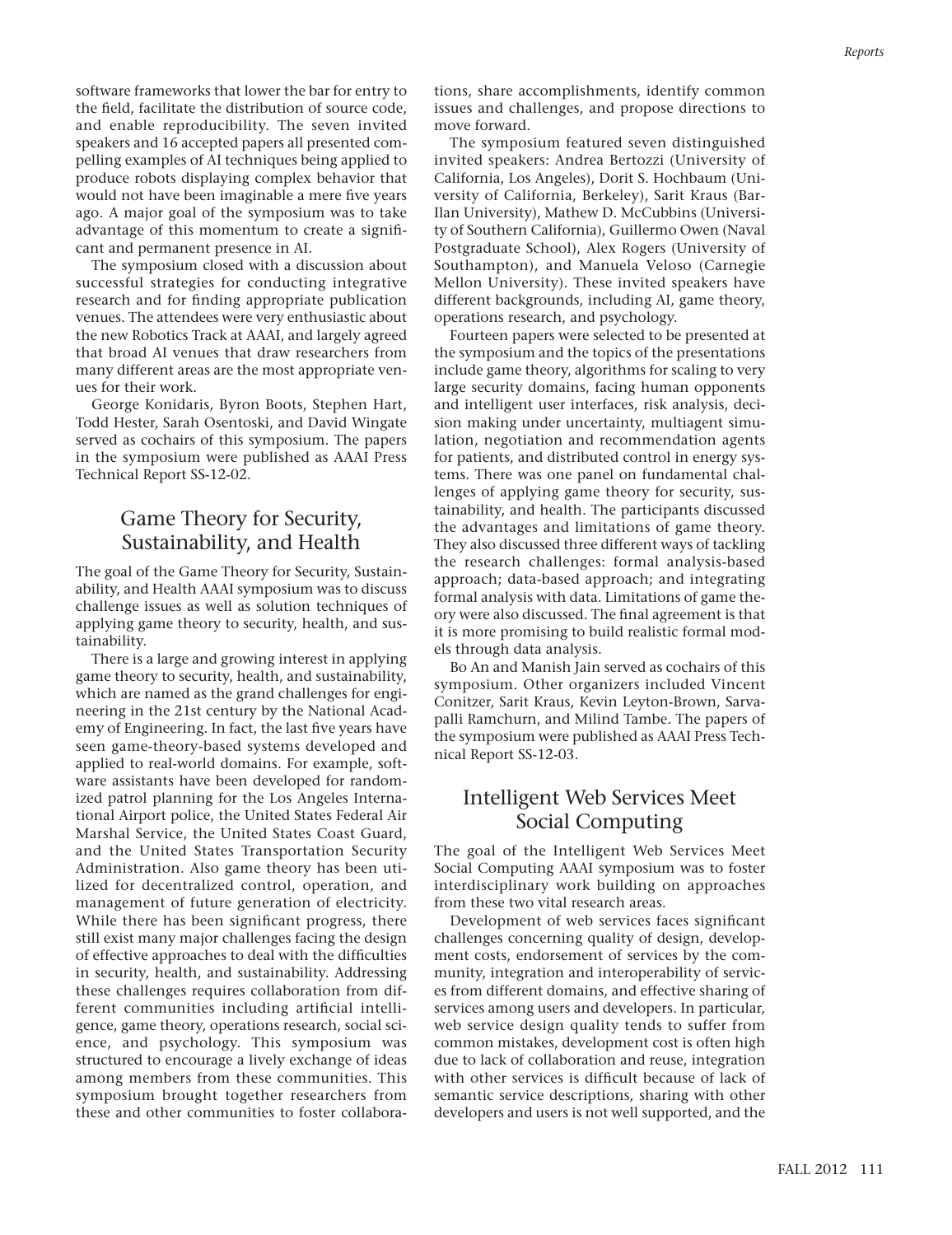social requirements to boost endorsement by the community are not well understood or met.

This spring symposium brought together two lines of research whose combination can help in dealing with these issues, namely intelligent web services and social computing research. Social computing is a promising approach that can help to understand user and community behaviour and related computational challenges around web services development. The symposium participants discussed real-world examples of web service architectures, and how social computing techniques such as social network analysis, crowdsourcing, or recommendation methods can help in dealing with the web services problems.

The symposium had three keynote speakers, an open panel, and 13 presentations. The keynotes were given by John Musser from ProgrammableWeb, who presented the ProgrammableWeb repository of web APIs; Jamie Taylor from Google, who spoke about FreeBase, a collaborative knowledge base, and crowdsourcing algorithms that Google developed to evaluate Freebase data semantics; and Fausto Giunchiglia from Trento University who spoke about Entitypedia, a project for moving linked data to linked entities. The paper presentations covered topics such as crowdsourcing techniques for web services annotations, enrichments of data by using web APIs, personalization of services in the enterprise, automation of web service discovery through crowdsourcing, and enrichment of service descriptions with social aspects.

As a result of the two days of presentations and discussions, the symposium participants identified two main areas where social computing research could be applied to deal with central challenges in web service technology. The first area is related to how service use tasks such as service description, discovery, composition, and mediation could be enhanced with information and functionality from social networks of services' users and developers. A broad range of possibilities was considered in this area, such as collaborative online creation and maintenance of service description ontologies; description of social parameters of web APIs; crowdsourcing the identification of existing web service APIs; crowdsourcing the annotation of web service descriptions; personalization of web services in the enterprise based on recommendation techniques (including multisource and crossdomain recommendations); web resources recommendations based on dynamic prediction of user consumption; and optimization of web service composition networks based on social network analysis. Several ideas were extended in promising ways by considering mixed collections of automated and human-provided services, as well as a mixture of automated and human handling of service-use tasks.

The second area is about modeling web service architectures as a network graph with social network analysis techniques applied to it. Symposium participants explored challenges such as service functional overlaps, effective services' reuse, shortening time to deliver new services, controlling and tracking of services' reuse, and measuring dependencies and the impact of change. The participants then discussed how fundamental social network analysis techniques such as betweenness centrality, clustering, triangular closures, and cliques can be applied to the social graph of web services to help ease these problems.

Tomas Vitvar, Harith Alani, and David Martin served as cochairs of the symposium. The papers of the symposium were published as AAAI Press Technical Report SS-12-04.

### Self-Tracking and Collective Intelligence for Personal Wellness

The goal of the Self-Tracking and Collective Intelligence for Personal Wellness symposium is to explore approaches of improving personal wellness by quantifying our health and integrating our health data into personalized medicine, which also contributes to scientific discovery.

For this purpose, our symposium employs an integration of the individual and collective approaches. The approach from the individual viewpoint, on the one hand, focuses on recently developed self-tracking technologies for monitoring personal health conditions, such as sleep, diet, exercise, and vital signs data, and for analyzing personal medical data and personal genome data. The approach from the collective viewpoint, on the other hand, focuses on collective intelligence as a potential resource for finding useful knowledge on personal wellness from the knowledge of other individuals and groups. The role of artificial intelligence and other technologies is examined in helping to create value in our future personal wellness. These examples include (1) self-tracking for personal wellness (sleep monitoring, diet monitoring, vital data monitoring, personal medicine, personal genome, new type of self-tracking devices, portable mobile tools), and (2) collective intelligence for personal wellness (data mining for scientific discovery on collective data, biomedical informatics and systems biology, data visualization). In addition to these examples, our symposium focuses on (1) field study of personal wellness (life log analyses such as vital data analyses, life-style related disease improvement experiment such as metabolic syndrome or diabetes, sleep improvement), and (2) application for personal wellness (life log applications, wellness service application, medical recommendation system, care support system for aged persons, web service for personal wellness,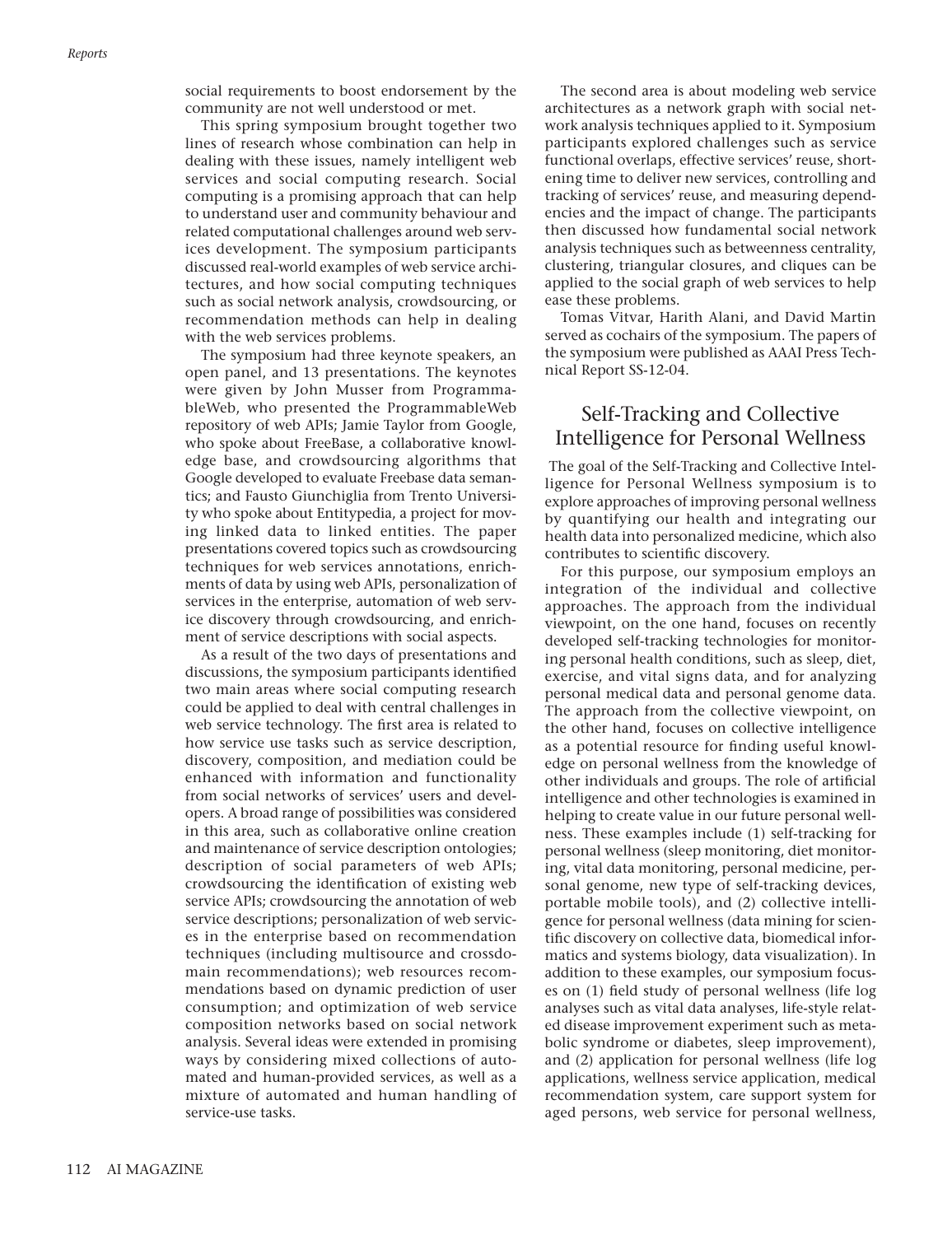games for health and happiness), and (3) community platform for personal wellness (citizen science platform, do it yourself [DIY] trials, quantified self business model).

To promote discussion on possible solutions for the issues just mentioned, this symposium brought together an interdisciplinary group of researchers, such as biomedical informatics, natural language processing, intelligent agent systems, mobile health applications, cognitive psychology, social science, neural science, and sport science and behavior science. Furthermore, the symposium included six invited talks to give us new perspectives on personal wellness. For example, Ernesto Ramirez (University of California, San Diego and San Diego State University) introduced the recent movements on the self-tracking community with discussion of a fundamental pathway of behavior change. Atul J. Butte (Stanford University) spoke on data-driven personalized medicine, introducing the recent hot topic of the personal genome. Rollin McCray (HeartMath Research Center) had a talk on heart rhythm coherence tracking technologies to improve wellness and cognitive functioning. Sudheendra Hangal (Stanford University) presented the applications of long-term personal digital archives, introducing the Stanford MUSE project. Yotam Heineberg (Stanford University) introduced the Stanford CCARE (the center for compassion and altruism research and education) project by presenting the online tracking of people's values and behaviors for compassion behavioral activation. Yukiko Shiki (Kansai University) finally introduced the concept of Zone (flow) in sports science, and presented the collective views of the workings and significance of experiences in the Zone from the standpoint of Kansei.

Fifteen technical papers were presented over the course of the two and a half days. Presentation topics included the mobile health application for diabetes patients; Twitter usage analyses for fitness self-reporting; pervasive self-tracking of physical activities with mobile phone; web-based visualization of influenza surveillance; self-tracking of cognitive performance; meditation training and neurofeedback using a consumer EEG device; mindfulness into persuasive technologies; interfaces for nutrigenomics and nutrigenetics; sleep stage detection; age-based sleep stage estimation; individual care plan for a good sleep; personal genome analyses; knowledge sharing among patients, doctors, and researchers; DIY citizen science genetics; self-tracking case studies for chronic illness; and brain structure and individual differences in social behaviors.

The symposium was successful in inspiring new ideas from diverse fields of participants. Overall, the participants found the symposium engaging and constructive, and they expressed the desire to

continue this initiative in further events. We expect that the further continuous events followed by this symposium will present important interdisciplinary challenges for guiding future advances in the AI community.

Takashi Kido and Keiki Takadama served as cochairs of this symposium. The papers of the symposium were published as AAAI Press Technical Report SS-05-12.

#### Wisdom of the Crowd

The Wisdom of the Crowd symposium brought together researchers exploring crowdsourcing and applying crowdsourcing to a number of domains. The goal of this symposium was to share experiences and best practices, transferring knowledge between disciplines.

Crowdsourcing is becoming a popular way to get work done. The Internet facilitates access to large and distributed workforces, allowing researchers and employers to reach a wide audience, complete tasks quickly, or have a person always on call. The introduction of Amazon's Mechanical Turk, crowdsourcing providers such as CrowdFlower, and the use of games for data collection have accelerated growth in the space.

As in many new fields, however, a good deal of the academic work thus far has been fragmented and published in various application domains such as robotics, computer vision, natural language processing, and AI. This symposium brought together researchers using and improving crowdsourcing in these domains to share knowledge and best practices. Participants from both academe and industry applied crowdsourcing to AI, machine learning, computer vision, robotics, natural language processing, translation, semantically linking data, and tracking epidemics.

A number of different approaches to crowdsourcing were presented. Many of the participants used the Amazon Mechanical Turk market for micro tasks. Other approaches included recruiting volunteers who participated out of goodwill or for social standing such as in Wikipedia or open source programming communities. Finally, a more structured search for a crowd could be conducted through professional crowdsourcing providers.

Of course, obtaining a crowd is only the first step. A project also needs to obtain the right crowd who will be qualified for the task and work hard and honestly. Discussions emerged around the questions of how to filter and motivate the crowd to get good results. Techniques and requirements differed by task; for example, running a humancomputer interaction study requires a large and diverse crowd, while getting work done quickly simply requires rapid turnover regardless of the crowd's makeup. Gold tasks with known answers